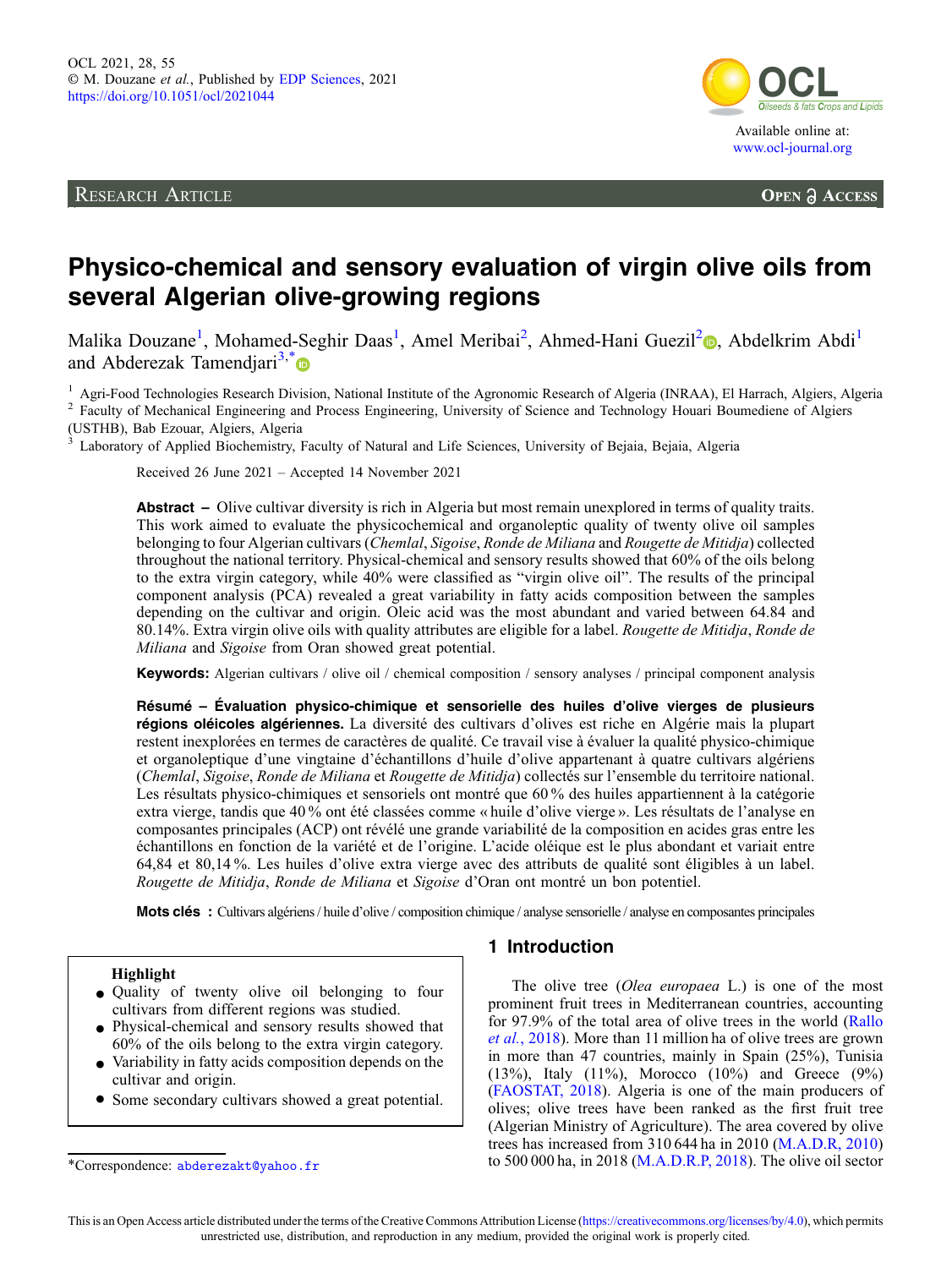is increasingly considered as economic and social development of diverse regions, including Kabylia and Oranía. During the 2017/2018 campaign, Algeria produced 80 000 tons, ranking at the ninth position worldwide.

Virgin olive oil (VOO) extracted from fresh and undamaged fruits (Olea europaea L.), and appropriately processed, is a staple of the Mediterranean diet ([Bedbabis](#page-9-0) et al.[, 2010\)](#page-9-0). Olive oil is widely appreciated by consumers ([Caporale](#page-9-0) et al., 2006) for its sensory properties ([Angerosa](#page-9-0) et al.[, 2004;](#page-9-0) [Bendini](#page-9-0) et al., 2007), nutritional and health benefits ([Visioli and Galli, 1998](#page-10-0)). Several studies have highlighted the effectiveness of the bioactive compounds from olive oil in curing and prevention various chronic diseases, such as atherosclerosis, diabetes, cancer, neurodegenerative, and coronary heart diseases [\(Lou-Bonafonte](#page-10-0) et al., [2012](#page-10-0); [Visioli](#page-10-0) et al., 2018).

Olive oil quality is referred to international standards defined by several organizations [\(European Commission](#page-9-0) [Regulation, 2016](#page-9-0); [Codex Alimentarius, 2017;](#page-9-0) [IOC, 2018c](#page-10-0); Conte et al.[, 2020\)](#page-9-0). Olive oil quality assessment was performed by physicochemical parameters, including free acidity content, peroxide value, specific UV spectrophotometric absorptions  $(K_{232}$  and  $K_{270}$ ), and sensory evaluation ([Gharbi](#page-9-0) et al., 2015).

The olive oil quality, nutritional and sensory characteristics are associated with the chemical composition, which is the result of a complex interaction between several environmental, agronomic, and technological factors ([El Riachy](#page-9-0) et al., 2018). The cultivar, growing area, environmental conditions, soil, tree age, irrigation, fruit ripening, harvest time, fruit storage and processing system represent the important factors influencing the composition of olive oil ([Gharbi](#page-9-0) et al., 2015; [Ben Rached](#page-9-0) et al.[, 2017](#page-9-0); Mele et al.[, 2018](#page-10-0); Faci et al.[, 2021](#page-9-0)).

Algeria has an important potential to develop olive oil production, which could place it among the main producing and exporting countries. The quality of olive oil has not been consistently a priority, with only 15% of the quantity produced belonging to the category of virgin and extra virgin oils. Currently, there is a renewed interest in the production of quality olive oil.

The enhancement and improvement of olive oil require the study of its quality and chemical composition which must comply with international standards. This work has aimed to assess the quality of Algerian olive oil according to the cultivar and area of cultivation to valorize the best ones.

# 2 Materials and methods

# 2.1 Plant material and sampling

The present work was carried on four cultivars of the local population, namely Chemlal, Sigoise, Ronde de Miliana and Rougette de Mitidja from different olive-growing regions of the country. Chemlal is the most widely grown cultivar in Algeria; it represents 40% of the Algerian olive grove. The fruits are small (about 1.7 g) and used for oil production; the oil yield varies between 14 and 22%. Sigoise occupies 25% of the Algerian olive grove and is located in the west plains. This cultivar is mainly used for the production of table olives which is characterized by medium-sized fruits (3.5 g). Ronde de Miliana occupies a limited olive-growing area. It is a dual-use

cultivar (table olive and olive oil). The oil yield is estimated between 16 and 20%. Rougette de Mitidja is a cultivar intended for the production of oil with a yield varying from 18–20%.

The olive oil samples (twenty) produced during the 2018– 2019 olive-growing season was collected from various producers during the months of November–December 2018.

Origin of the plant material and some agronomical conditions of each geographical area were shown in [Table 1](#page-2-0) and [Figure 1](#page-3-0). The olive trees have not undergone any chemical treatment.

Extraction of olive oil was performed immediately after harvest. The quantity of olives used for extraction is equal to or greater than 300 kg. The modern (automatic) three-phase system with a hammer crusher, malaxer and centrifugation of the olive paste is used for the extraction of the oil. All samples were packed in amber glass bottles without headspace and stored at 4 °C until analysis. Different analyses were performed during the first ten of the month of January 2019 for all the samples.

# 2.2 Quality and physical indices

Free acidity [\(IOC, 2015a](#page-10-0)), peroxide value [\(IOC, 2016\)](#page-10-0), and UV spectrophotometric indices  $(K_{232}, K_{270})$  ([IOC, 2015b](#page-10-0)) were determined. Physical characteristics as refraction index (<sup>n</sup>D<sup>20</sup>) (ISO, 2006), density ([IUPAC, 1987](#page-10-0)), water content, and volatile matter ([ISO, 2016](#page-10-0)) were also determined.

# 2.3 Sensory analysis

A sensory analysis (median of defects, median of fruitiness, and panel classification test) of the samples was performed by 10 selected and trained panelists (IOC certified panel leader). The profile sheet was used according to the IOC Mario Solinas competition for extra virgin olive oils (T.30/ Doc. No.21, March 2018). The strengths of the positive (fruity, bitter, and pungent) and negative (fusty, winy, musty, muddy, rancid, metallic, and others) attributes were evaluated for each oil sample on a 10 scale. The sensorial evaluation results were estimated by the median, being valid when the coefficient of variation was less than 20 (IOC/T.20/Doc. No.15/Rev.10, 2018).

#### 2.4 Colorimetric determination of total phenols

The total phenol content of the olive oil samples was determined by the Folin–Ciocalteu spectrophotometric method at 725 nm, using a gallic acid calibration curve (Gutfi[nger,](#page-9-0) [1981](#page-9-0)).

# 2.5 Fatty acid composition

The fatty acid composition of the oils was determined by gas chromatography (GC) as fatty acid methyl esters (FAMEs). FAMEs were prepared by cold transesterification with methanolic solution of potassium hydroxide (2N) according the method of European Commission implementing Regulation 2015/1833 amending Regulation (EEC) No. 2568/91. The solution containing the fatty acid methyl esters was injected in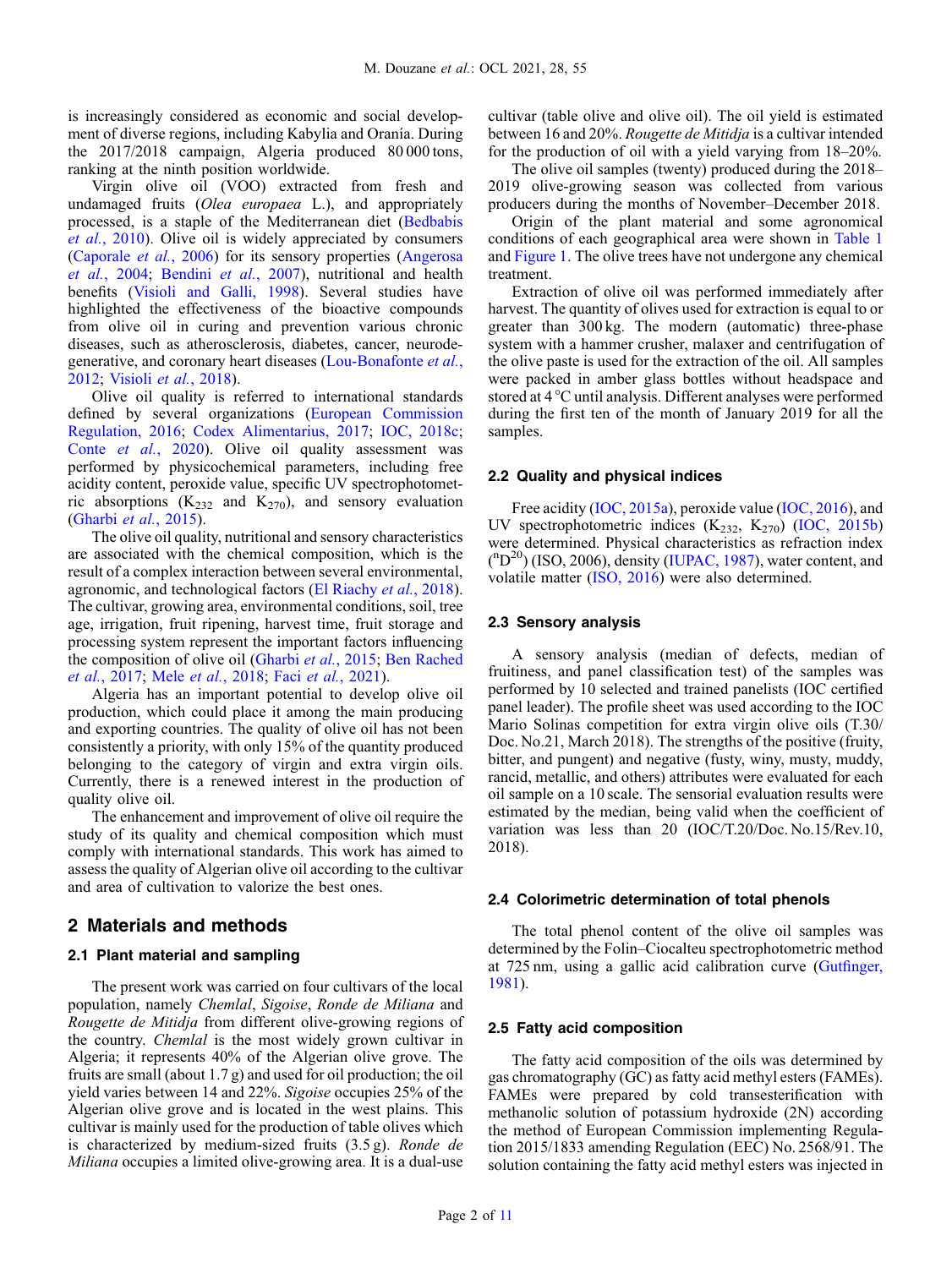| Ì                               |  |
|---------------------------------|--|
|                                 |  |
| <b>.C. C.S.C. C.C. C.C.</b>     |  |
| l                               |  |
|                                 |  |
|                                 |  |
| an an an an                     |  |
| <br>)                           |  |
| .<br>Comedia                    |  |
| and only on any                 |  |
| í                               |  |
|                                 |  |
| $\frac{1}{4}$<br>$\overline{a}$ |  |
| $\vdots$                        |  |
| Table                           |  |

<span id="page-2-0"></span>

| Code/Sample Cultivar |                                     | Locations                       |                   | Altitude Latitude Climat |               |                                 | Rainfall Irrigation                                                                  | Temperature | Soil                                                                                                   | Oil content $(%)$ |
|----------------------|-------------------------------------|---------------------------------|-------------------|--------------------------|---------------|---------------------------------|--------------------------------------------------------------------------------------|-------------|--------------------------------------------------------------------------------------------------------|-------------------|
|                      |                                     |                                 |                   |                          |               | (mm)                            |                                                                                      | င္          |                                                                                                        |                   |
|                      | Sigoise                             | Mouzaïa (Blida)                 | 50 <sub>m</sub>   | $36^{\circ}36$ N         | Mediterranean | 676.3                           |                                                                                      | $5 - 34$    | Sandy-clay                                                                                             |                   |
|                      | Rougette de Mitidja Mitidja (Blida) |                                 | 50m               | $36^{\circ}36$ N         | Mediterranean | 676.3                           | Drip<br>Drip<br><i>Drip</i><br>Without                                               |             | Silty-stony                                                                                            |                   |
|                      | Cheml                               | V'chedellah (Bouira)            | 120m              | $36^{\circ}36$ N         | Mediterranean | 403.8                           |                                                                                      |             | Stony-limestone                                                                                        |                   |
| C2a                  | Chemlal                             | arbaa-NathIrathen (Tizi Ouzou   | 400m              | $36^{\circ}38$ N         | Mediterranean | 720.1                           |                                                                                      |             | Stony-limestone                                                                                        |                   |
| C2b                  | Chemlal                             | arbaa-NathIrathen (Tizi Ouzou)  |                   | $36^{\circ}38$ N         | Mediterranean |                                 | ti<br>Santa California<br>Santa California California<br>Santa California California |             | Stony-limestone                                                                                        |                   |
| $355$                | Chemlal                             | Boumia (Batna)                  | $400m$<br>875 $m$ | 35°68N                   | Semi-arid     | 720.1<br>247.38<br>356.8<br>275 |                                                                                      |             | Silty-clay                                                                                             |                   |
|                      | Chemlal                             | AinTouila (Khenchla)            | 1129m             | 35°26N                   | Semi-arid     |                                 |                                                                                      |             |                                                                                                        |                   |
|                      | Chemlal                             | Aïn Oussara (Djelfa)            | 800m              | $35^{\circ}26$ N         | Semi-arid     |                                 |                                                                                      |             |                                                                                                        |                   |
| R <sub>m</sub>       | Ronde de Miliana                    | efla)<br>Khemis-miliana (Ain D  | 330m              | $36^{\circ}36$ N         | Mediterranean | 527                             |                                                                                      |             | $\begin{array}{c}\text{Sandy} \\ \text{S tony} \\ \text{S and} \\ \text{S} \end{array}$                |                   |
| $\infty$             | Chemlal                             | Bouira                          | 442 m             | 36°36N                   | Mediterranean | 403.8                           |                                                                                      |             | Silty-clay                                                                                             |                   |
| $\mathcal{S}$        | Sigoise                             | Ain EL Arbaa (Ain-Temouchent)   | 100m              | $15^{\circ} 35$ N        | Mediterranean | 316.2                           |                                                                                      |             | Silt-arable                                                                                            |                   |
| S <sub>3</sub>       | Sigoise                             | Aisserghin (Oran)               | 125m              | $15^{\circ}35N$          | Mediterranean | 378                             |                                                                                      |             |                                                                                                        |                   |
|                      | Sigoise                             | Ain Ouessara (Djelfa)           | 800m              | $5^{\circ}26$ N          | Semi-arid     | 275                             |                                                                                      |             |                                                                                                        |                   |
| SCI                  | Sigoise/Chemlal                     | Sfissifa (Naama)                | $1200 \text{ m}$  | $82^{\circ}43N$          | Semi-arid     | 184                             |                                                                                      |             |                                                                                                        |                   |
| SC <sub>2</sub>      | Sigoise/Chemlal                     | Bouhdjar (Ain-Temouchent)       | 141m              | $35^{\circ}35$ N         | Mediterranean | 316.2                           |                                                                                      |             | $\begin{array}{l} {\rm Stany} \\ {\rm Stany} \\ {\rm Stany} \\ {\rm Stany} \\ {\rm Siity} \end{array}$ |                   |
| $\overline{C}$       | Chemlal                             | Ahnif (Bouira)                  |                   | $36^{\circ}32N$          | Mediterranean | 403.8                           |                                                                                      |             | lay and limestone                                                                                      |                   |
|                      | Sigoise                             | Essenia (Oran)                  | $\frac{m}{10}$    | $15^{\circ}39$ N         | Mediterranean |                                 |                                                                                      |             | Stony                                                                                                  |                   |
|                      | Chemlal                             | (ghzer Amokrane (Bejaia)        | $103 \text{ m}$   | $36^{\circ}31$ N         | Mediterranean | 50 <sub>1</sub>                 |                                                                                      |             | Red soil and stony                                                                                     |                   |
|                      | Chemlal                             | Akbou (Bejaia)                  | $\frac{31}{m}$    | $16^{\circ}45$ N         | Mediterranean | 750                             |                                                                                      |             | Red soil and stony                                                                                     |                   |
| 0<br>U               | Chemlal                             | Djelfa<br>Benhar-Ain Ouessara ( | $^{100m}$         | $55^{\circ}35N$          | Semi-arid     | 275                             |                                                                                      | $\zeta$     | Stony (brown)                                                                                          |                   |
|                      |                                     |                                 |                   |                          |               |                                 |                                                                                      |             |                                                                                                        |                   |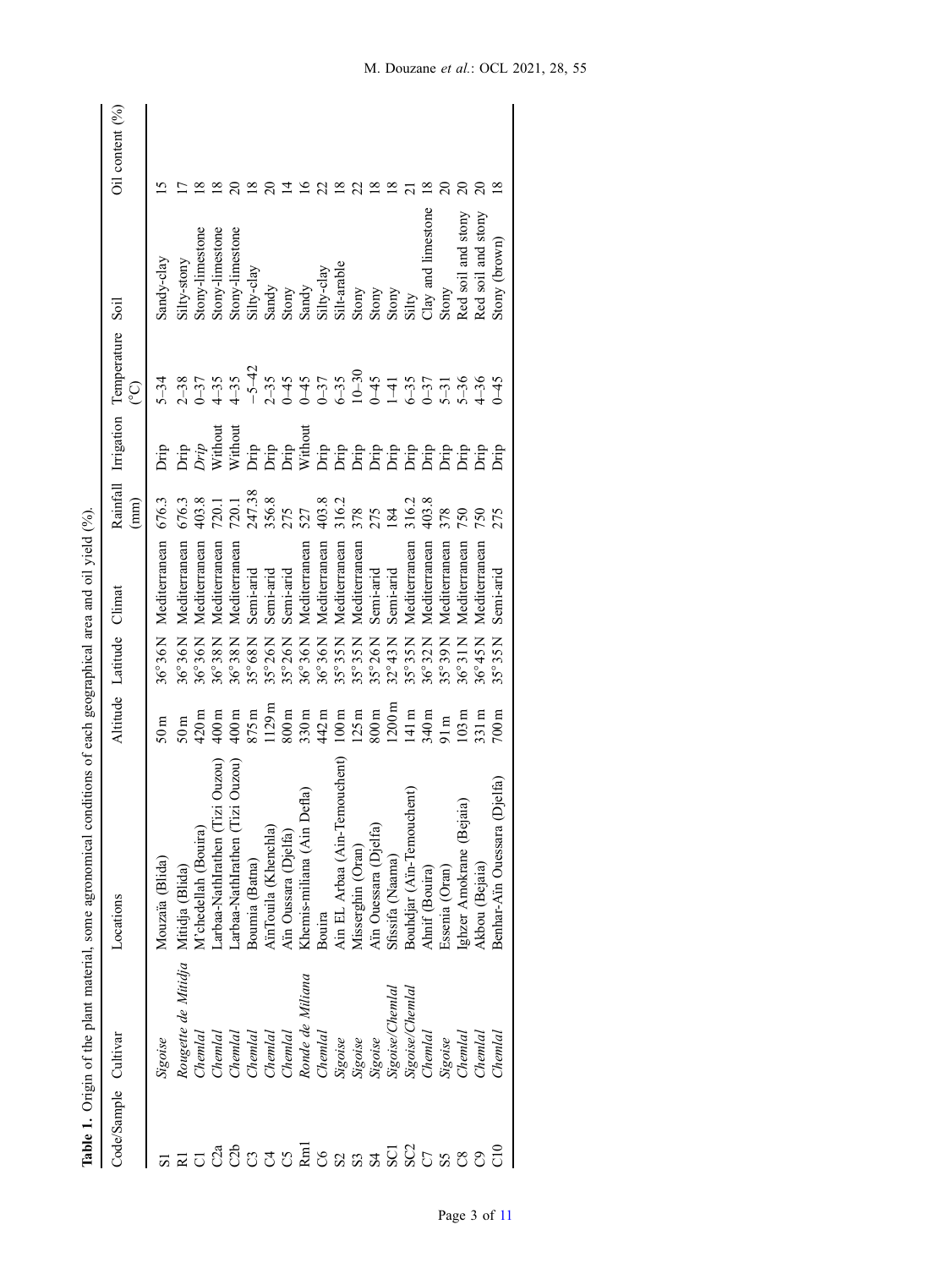<span id="page-3-0"></span>

Fig. 1. Geographic origin and varieties of olive oil samples collected in Algeria.

split mode. Aanalysis was performed in a Chrompack CP 9002, equipped with a flame ionization detector (FID). An agilent capillary column (DB 23, 60 m length,  $0.25$  mm i.d,  $0.25 \mu m$ film thickness), (Cyanopropyl at 50%) (USA) was used. The column temperature was isothermal at 200 °C and the injector and detector temperatures were 250 °C. Nitrogen as a carrier gas was used at flow rates of 1 mL/min. Fatty acids were identified by comparison of their retention times with those of standard reference compounds. Analyses were performed in duplicate.

#### 2.6 Statistical analysis

All analyses were performed in triplicate, except for fatty acid composition, which is performed in duplicate; the results are presented as mean values. A simple analysis of variance was conducted according to the LSD test at the 5% threshold with GenStat Discovery Edition software.  $P \ge 0.05$  indicates that the effect is considered non-significant.

The correlation between the different analytical parameters is treated by principal component analysis (PCA), to highlight associations of individuals or links between variables. The data were statistically processed by the Statistica software version 12.5.

# 3 Results and discussion

#### 3.1 Oil content

The oil yield of the olives from the different samples is shown in [Table 1.](#page-2-0) There are differences between the oil contents of the different cultivars. Chemlal from Djelfa (C5) has the lowest percentage (14%) and *Sigoise* from Oran (S3) has the highest percentage (22%). [Al-Ruqaie](#page-9-0) *et al.* (2016) and [Giuffrè \(2017\)](#page-9-0) showed that the cultivar significantly influences the oil content when samples come from the same harvest area.

The geographic origin of the samples also affects the oil content. For the same *Chemlal* cultivar, the yield varies from 14% for the sample from Djelfa (C5) to 22% for the sample from Bouira (C6). The same observation is noted for the cultivar Sigoise, whose yield varies from 15% (S1 from Blida) to 22% (S3 from Oran). The results are in agreement with those of [Navas-López](#page-10-0) et al. (2020) who noted that genotype,

environment and their interaction significantly affect the amount of oil.

# 3.2 Quality parameters

The parameters of the studied olive oils ([Tab. 2](#page-4-0)) were within the limits of the European Commission implementing Regulation 2016/1227 amendingRegulation (EEC)No. 2568/91 and  $IOC(2018b)$  and therefore the oils could be classified into the category of extra virgin olive oil, except samples of Chemlal from Tizi Ouzou (C2a and C2b), Sigoise from Ain-Temouchent (S2) and Djelfa (S4).

The region and cultivar had a highly significant effect  $(P \le 0.001)$  on the free acidity, the peroxide index, the K<sub>270</sub>, the water content, and significant effect ( $P \le 0.01$ ) on the K<sub>232</sub>. Large variations in qualitative indexes according to the cultivar have shown by [Piscopo](#page-10-0) et al., 2016). Significant differences were observed in most of the quality parameters between the extra virgin olive oil of "Sarıulak" olive cultivar produced in three different locations (Antalya, Karaman, Mersin) in the south region of Turkey [\(Arslan](#page-9-0) *et al.*, 2013). The geographic area and environmental factors influence the characteristics of Arbequina oil ([Borges](#page-9-0) et al., 2017).

#### 3.3 Physical indices

The physical characteristics of all samples are presented in [Table 2.](#page-4-0) The refractive index increases with the degree of unsaturation of the fatty acids. Indeed samples with higher unsaturation showed a higher refractive index. Our results are within the limits [1.468–1.470] set by [Codex Alimentarius](#page-9-0) [\(2017\)](#page-9-0) standards for extra virgin oils.

Density (MV) depends on the chemical composition of the oil and temperature. Therefore, our results are in the range [0.910–0.916] of [Codex Alimentarius \(2017\)](#page-9-0). A highly significant difference between the different samples studied  $(P \le 0.001)$  according to refractive index and density.

# 3.4 Sensory analysis

The flavor and taste of olive oil are strongly correlated with its quality level and nutritional value. Sensory analysis of olive oils, based on median values of the positive and negative attributes carried out by a panel of trained tasters, is one of the most important evaluations used for virgin olive oil quality classification [\(Fernandes](#page-9-0) et al., 2018). First, sensorial features of olive oils were analyzed and the oils with defects were discarded. Twelve samples belonging to the extra virgin olive oil category were selected for sensory analyses [\(Tab. 3\)](#page-4-0).

The results of the organoleptic analysis of the extra virgin oils, presented in [Table 4,](#page-5-0) showed great diversity in its sensorial profiles. The variation in bitterness intensity ranging from 1 to 2.5 and pungency from 1 to 2.5. These attributes are scored on a scale of 1 to 3. The type of green fruitiness was the same for the different oils, but it was nuanced by the intensity which varies from 6 to 9.

The results ([Tabs. 3](#page-4-0) and [4\)](#page-5-0) indicated that the organoleptic note varies from one cultivar to another; the oils of the Sigoise cultivar from Blida (S1) and Aïn-Temouchent (S2) were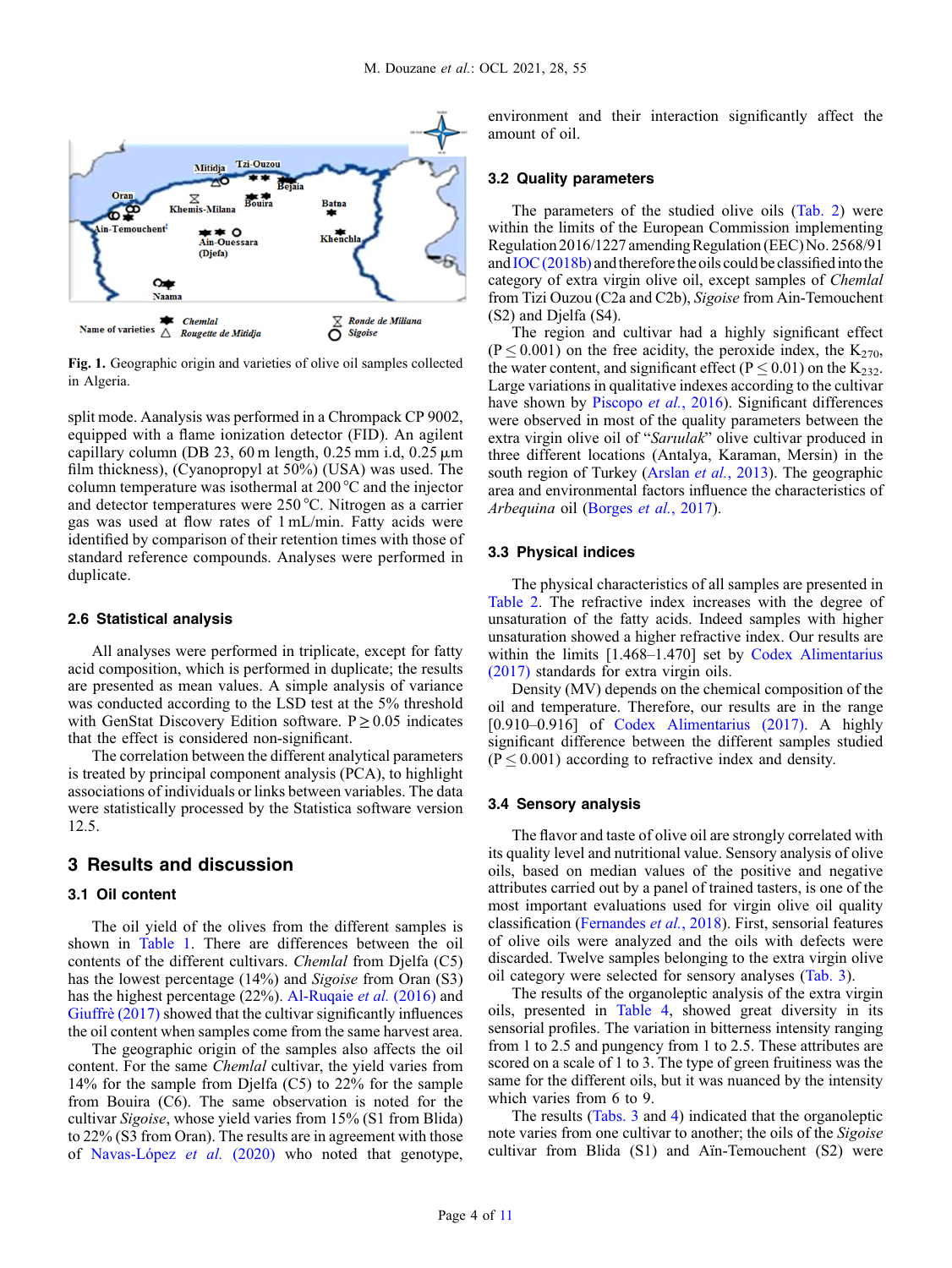| Sample          | Free acidity<br>$(\%)$ | Peroxide value<br>(meq $O_2/kg$ ) | $K_{232}$       | $K_{270}$       | H%              | $nD^{20}$        | Density          | Total phenols<br>(mg/kg) |
|-----------------|------------------------|-----------------------------------|-----------------|-----------------|-----------------|------------------|------------------|--------------------------|
| S <sub>1</sub>  | $0.22 \pm 0.01$        | $5 \pm 0.11$                      | $2.03 \pm 0.02$ | $0.17 \pm 0.01$ | $0.14 \pm 0.01$ | $1.4689 \pm 0.0$ | $0.911 \pm 0.01$ | $351.45 \pm 0.11$        |
| R1              | $0.11 \pm 0.01$        | $2.5 \pm 0.00$                    | $1.60 \pm 0.03$ | $0.15 \pm 0.00$ | $0.15 \pm 0.01$ | $1.4690 \pm 0.0$ | $0.910 \pm 0.00$ | $291.57 \pm 0.04$        |
| C <sub>1</sub>  | $0.16 \pm 0.01$        | $4.5 \pm 0.01$                    | $1.91 \pm 0.04$ | $0.15 \pm 0.00$ | $0.19 \pm 0.02$ | $1.4686 \pm 0.0$ | $0.913 \pm 0.00$ | $153.66 \pm 0.07$        |
| C2a             | $1.0 \pm 0.0$          | $6 \pm 0.04$                      | $1.95 \pm 0.02$ | $0.16 \pm 0.01$ | $0.21 \pm 0.02$ | $1.4681 \pm 0.0$ | $0.911 \pm 0.01$ | $126.87 \pm 0.03$        |
| C2b             | $0.84 \pm 0.01$        | $13 \pm 0.01$                     | $2.05 \pm 0.05$ | $0.18 \pm 0.01$ | $0.16 \pm 0.01$ | $1.4683 \pm 0.0$ | $0.912 \pm 0.01$ | $99.18 \pm 0.06$         |
| C <sub>3</sub>  | $0.22 \pm 0.00$        | $3.5 \pm 0.07$                    | $2.06 \pm 0.02$ | $0.16 \pm 0.02$ | $0.19 \pm 0.01$ | $1.4689 \pm 0.0$ | $0.911 \pm 0.00$ | $163.32 \pm 0.14$        |
| C <sub>4</sub>  | $0.33 \pm 0.01$        | $2.5 \pm 0.13$                    | $2.05 \pm 0.01$ | $0.16 \pm 0.00$ | $0.15 \pm 0.01$ | $1.4682 \pm 0.0$ | $0.916 \pm 0.01$ | $154.68 \pm 0.11$        |
| C <sub>5</sub>  | $0.22 \pm 0.01$        | $5 \pm 0.01$                      | $2.25 \pm 0.02$ | $0.2 \pm 0.001$ | $0.17 \pm 0.01$ | $1.4687 \pm 0.0$ | $0.910 \pm 0.01$ | $196.41 \pm 0.03$        |
| Rm1             | $0.36 \pm 0.00$        | $6 \pm 0.05$                      | $2.05 \pm 0.03$ | $0.16 \pm 0.01$ | $0.16 \pm 0.01$ | $1.4682 \pm 0.0$ | $0.912 \pm 0.01$ | $227.10 \pm 0.01$        |
| C <sub>6</sub>  | $0.16 \pm 0.01$        | $2.50 \pm 0.01$                   | $2.12 \pm 0.01$ | $0.17 \pm 0.01$ | $0.19 \pm 0.01$ | $1.4685 \pm 0.0$ | $0.916 \pm 0.01$ | $187.23 \pm 0.0$         |
| S <sub>2</sub>  | $0.16 \pm 0.00$        | $3.5 \pm 0.08$                    | $1.98 \pm 0.03$ | $0.16 \pm 0.01$ | $0.16 \pm 0.00$ | $1.4689 \pm 0.0$ | $0.916 \pm 0.01$ | $196.08 \pm 0.02$        |
| S3              | $1.52 \pm 0.0$         | $3.5 \pm 0.04$                    | $1.78 \pm 0.02$ | $0.15 \pm 0.01$ | $0.25 \pm 0.01$ | $1.4690 \pm 0.0$ | $0.915 \pm 0.01$ | $62.40 \pm 0.11$         |
| S4              | $0.45 \pm 0.01$        | $3 \pm 0.01$                      | $1.81 \pm 0.03$ | $0.13 \pm 0.00$ | $0.25 \pm 0.03$ | $1.4687 \pm 0.0$ | $0.914 \pm 0.01$ | $65.97 \pm 0.08$         |
| SC <sub>1</sub> | $0.78 \pm 0.01$        | $7 \pm 0.13$                      | $2.01 \pm 0.01$ | $0.15 \pm 0.01$ | $0.24 \pm 0.03$ | $1.4686 \pm 0.0$ | $0.911 \pm 0.00$ | $96.66 \pm 0.04$         |
| SC <sub>2</sub> | $0.11 \pm 0.00$        | $7.5 \pm 0.01$                    | $1.94 \pm 0.01$ | $0.14 \pm 0.01$ | $0.20 \pm 0.01$ | $1.4684 \pm 0.0$ | $0.915 \pm 0.02$ | $141.36 \pm 0.02$        |
| C7              | $0.78 \pm 0.01$        | $8 \pm 0.11$                      | $1.87 \pm 0.02$ | $0.17 \pm 0.01$ | $0.19 \pm 0.02$ | $1.4680 \pm 0.0$ | $0.911 \pm 0.02$ | $16.44 \pm 0.09$         |
| S5              | $1.0 \pm 0.0$          | $7.5 \pm 0.01$                    | $1.91 \pm 0.03$ | $0.15 \pm 0.01$ | $0.20 \pm 0.02$ | $1.4689 \pm 0.0$ | $0.914 \pm 0.02$ | $61.95 \pm 0.07$         |
| C8              | $0.33 \pm 0.1$         | $7 \pm 0.14$                      | $2.24 \pm 0.03$ | $0.18 \pm 0.02$ | $0.19 \pm 0.02$ | $1.4686 \pm 0.0$ | $0.915 \pm 0.02$ | $153.21 \pm 0.02$        |
| C9              | $0.53 \pm 0.01$        | $10 \pm 0.00$                     | $2.20 \pm 0.02$ | $0.18 \pm 0.02$ | $0.17 \pm 0.01$ | $1.4686 \pm 0.0$ | $0.912 \pm 0.01$ | $117.12 \pm 0.04$        |
| C10             | $0.39 \pm 0.01$        | $21.5 \pm 0.0$                    | $3.00 \pm 0.00$ | $0.19 \pm 0.02$ | $0.15 \pm 0.00$ | $1.4689 \pm 0.0$ | $0.913 \pm 0.01$ | $28.43 \pm 0.01$         |

<span id="page-4-0"></span>Table 2. Analytical characteristics of Algerian extra virgin olive oils at different olive growing region.

Results are expressed as mean  $\pm$  SD of three sample replicates.

Significance level: \*\*\*P < 0.001; \*\*P < 0.01; \*P < 0.05; NS = not significant. Free acidity: P < 0.001; Peroxide value: P < 0.001; K232:  $P < 0.05$ ; K<sub>270</sub>:  $P < 0.001$ ; H%:  $P < 0.001$ ; Density:  $P < 0.001$ ;  ${}^{n}D^{20}$ :  $P < 0.001$ ; TP:  $P < 0.001$ .

characterized by a fruity taste and a higher spicy median than other varieties.

The oil of Rougette de Mitidja cultivar from Blida (R1), with a very local diffusion, obtained a high score of 83.0, the best of all oils. It also showed a remarkable homogeneity as well as balanced attributes of intense fruity (9.0) and spicy (2.0) and bitter (2.0). The olive cultivar has been reported as one of the most crucial factors responsible for olive oil flavor variability (Tura et al.[, 2008;](#page-10-0) Mele et al.[, 2018\)](#page-10-0). It is well established that the organoleptic properties of olive oil, which are strongly correlated to its geographical and varietal origins, are behind its wide commercialization and elevated market value ([Rodney](#page-10-0) et al., 2010; [Borges](#page-9-0) et al., 2017).

Samples of Chemlal cultivar, the most abundant olive cultivar in Algeria (40%), from different regions showed a remarkable difference in their sensory characteristics; it varies from ripe fruity with spicy and slightly bitter traits to medium green fruity with more pronounced fruit intensity, stronger spicy and bitter attributes. The same observation was noted for samples from the *Sigoise* cultivar where the oils have different sensory characteristics.

The cultivar factor has a very significant effect on sensory attributes. The aromatic notes depend on the volatile and phenolic compounds. The volatile composition of olive oil depends on several factors, such as the levels and activity of enzymes involved in different pathways ([Angerosa, 2002\)](#page-9-0).

|  |  | <b>Table 3.</b> Results of the selective classification of the several oils. |  |  |
|--|--|------------------------------------------------------------------------------|--|--|
|  |  |                                                                              |  |  |

| Sample           | Comment/Class        |
|------------------|----------------------|
| C <sub>2</sub> a | Defective oil        |
| C2b              | Defective oil        |
| C <sub>4</sub>   | Rancid oil           |
| C <sub>6</sub>   | Musty oil            |
| S <sub>3</sub>   | Highly defective oil |
| S <sub>4</sub>   | Defective oil        |
| S5               | Fusty oil            |
| C10              | Fusty and musty oil  |
| S1               | Medium green fruity  |
| R1               | Intense green fruity |
| C1               | Ripe fruity          |
| C <sub>3</sub>   | Ripe fruity          |
| C <sub>5</sub>   | Medium green fruity  |
| Rm1              | Medium green fruity  |
| S <sub>2</sub>   | Intense green fruity |
| SC <sub>1</sub>  | Light green fruity   |
| SC <sub>2</sub>  | Ripe fruity          |
| C7               | Light green fruity   |
| C8               | Medium green fruity  |
| C9               | Medium green fruity  |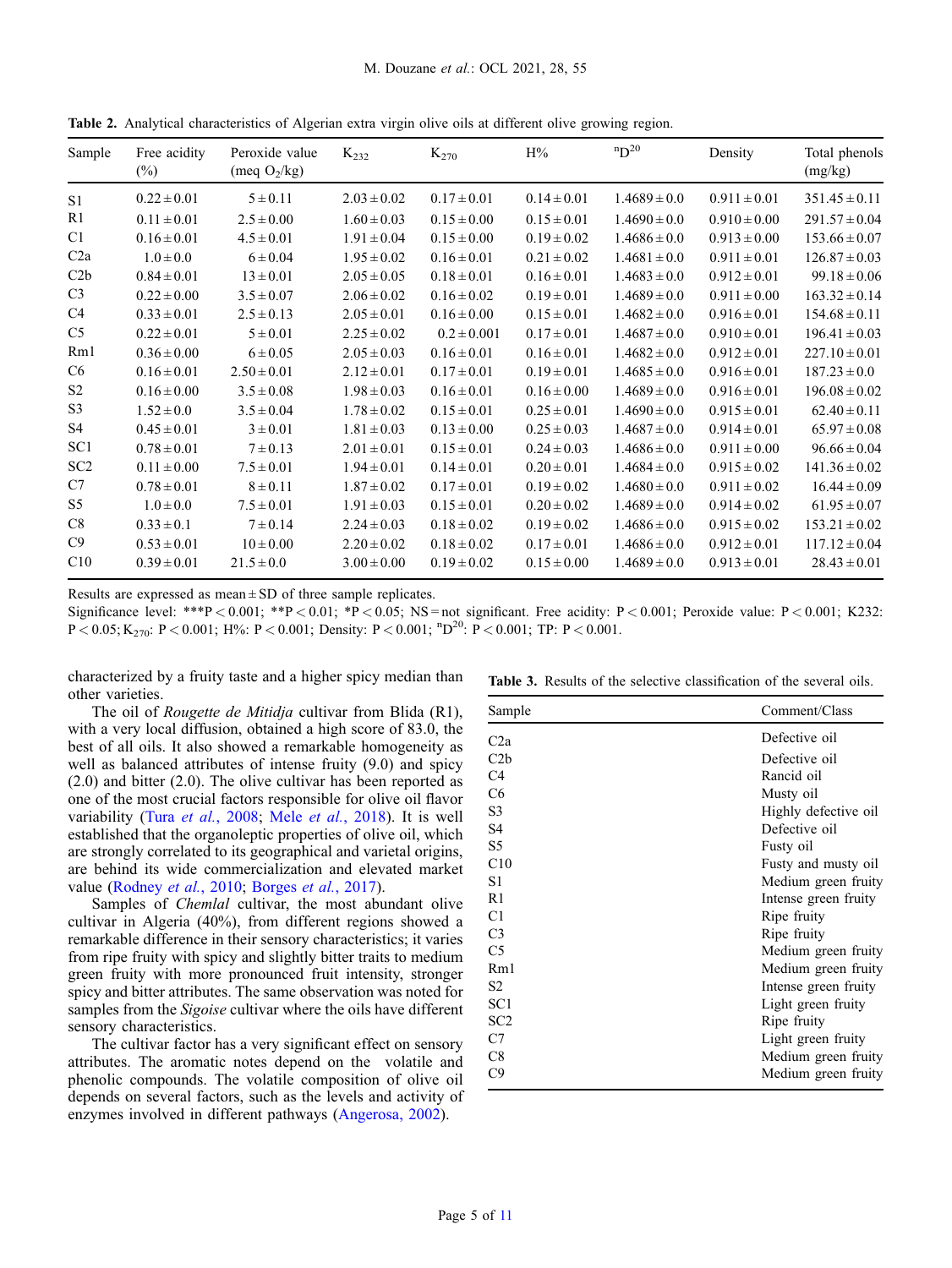<span id="page-5-0"></span>

|                    |                 |                  |                |                               | Table 4. Results of the detailed sensory analysis of the olive | oils.                                    |         |                          |                   |            |                                 |                          |             |                                   |                                                         |
|--------------------|-----------------|------------------|----------------|-------------------------------|----------------------------------------------------------------|------------------------------------------|---------|--------------------------|-------------------|------------|---------------------------------|--------------------------|-------------|-----------------------------------|---------------------------------------------------------|
| Sample             |                 |                  |                | Olfactory sensations          |                                                                |                                          |         |                          |                   |            | Gustatory-retroasal sensations  |                          |             | Olfacto-gustatory final sensation | Final score                                             |
|                    | Fruity<br>olive | Other<br>fruit   | Green          | positive<br>feelings<br>Other | Harmony                                                        | $\bullet$<br>Þ<br>$\frac{1}{2}$<br>fruit | Soft    | Bitter                   | Pungent           | Green      | Other positive feelings Harmony |                          | Complexity  | Persistance                       |                                                         |
| 51                 | 6.5             |                  |                | c                             | $\frac{8}{18}$                                                 | 8.5                                      | c       | $\ddot{1}$               | 2.5               |            | $\mathbf 2$                     | Ē                        | ↽           | ∞                                 | 77.0                                                    |
|                    |                 | 2.5              |                |                               | 18.5                                                           |                                          |         | ¢<br>Ń                   | ċ<br>↘            | c<br>J     | 2.5                             | $\frac{8}{18}$           | ∝           | $\infty$                          | 83.0                                                    |
| $\overline{\circ}$ |                 | <u>ت</u>         |                | <u>്</u>                      | $\overline{15}$                                                |                                          | ى:<br>2 | <u>ي</u>                 |                   |            |                                 | $\overline{16}$          |             |                                   |                                                         |
| 35                 | 5               | $\frac{5}{10}$   |                | <u>ي</u><br>1                 | $\overline{16}$                                                |                                          | 2.5     | $\tilde{5}$              |                   |            | $\frac{5}{10}$                  | 15.5                     |             |                                   |                                                         |
|                    |                 | ¢                | $\ddot{\cdot}$ |                               | $\overline{18}$                                                |                                          | ¢       | 2.5                      |                   | $\ddot{.}$ |                                 | $\overline{17}$          |             |                                   |                                                         |
| R <sub>m</sub>     |                 | c                | $\tilde{c}$    |                               | 16.5                                                           |                                          | 2.25    | $\overline{\mathcal{C}}$ | ⇃                 | 4          | 1                               | 17.25                    | 7.25        |                                   | $65.5$ $65.0$ $0.0$ $0.0$ $0.0$ $0.0$ $0.0$ $0.0$ $0.0$ |
| S2                 |                 |                  | ¢              |                               | 17.5                                                           | 51                                       |         |                          | Ċ                 | ¢<br>⇃     | $\sim$                          | $\overline{\phantom{0}}$ |             |                                   |                                                         |
| SCI                |                 |                  |                |                               | $\overline{11}$                                                |                                          |         | $\overline{1.5}$         | <u>ي</u><br>ا     |            |                                 | $\frac{8}{2}$            |             | t                                 |                                                         |
| SC2                |                 |                  |                |                               | $\overline{15}$                                                |                                          |         | $\mathcal{L}$            | $\mathbf{\Omega}$ |            | $\ddot{5}$                      | $\overline{6}$           |             |                                   |                                                         |
|                    |                 |                  | $\ddot{5}$     |                               | $\frac{1}{2}$                                                  |                                          |         |                          |                   |            | C                               | ŗ                        |             | ৩                                 | $72.5$<br>$77.0$                                        |
| $\rm{CS}$          |                 |                  | 1.5            | 1                             | Ē                                                              | 7.5                                      |         |                          | ن<br>م            | <u>ي ا</u> |                                 | $\frac{8}{18}$           | $_{\infty}$ | t                                 |                                                         |
| $\mathcal{O}$      | G               | $\mathrel{\sim}$ | ن<br>ا         | $\mathrel{\sim}$              | n                                                              | 6.5                                      |         | ب<br>آ                   | ن.<br>أ           | $\ddot{.}$ |                                 | $\overline{1}$           | ٥           | ء                                 | 72.5                                                    |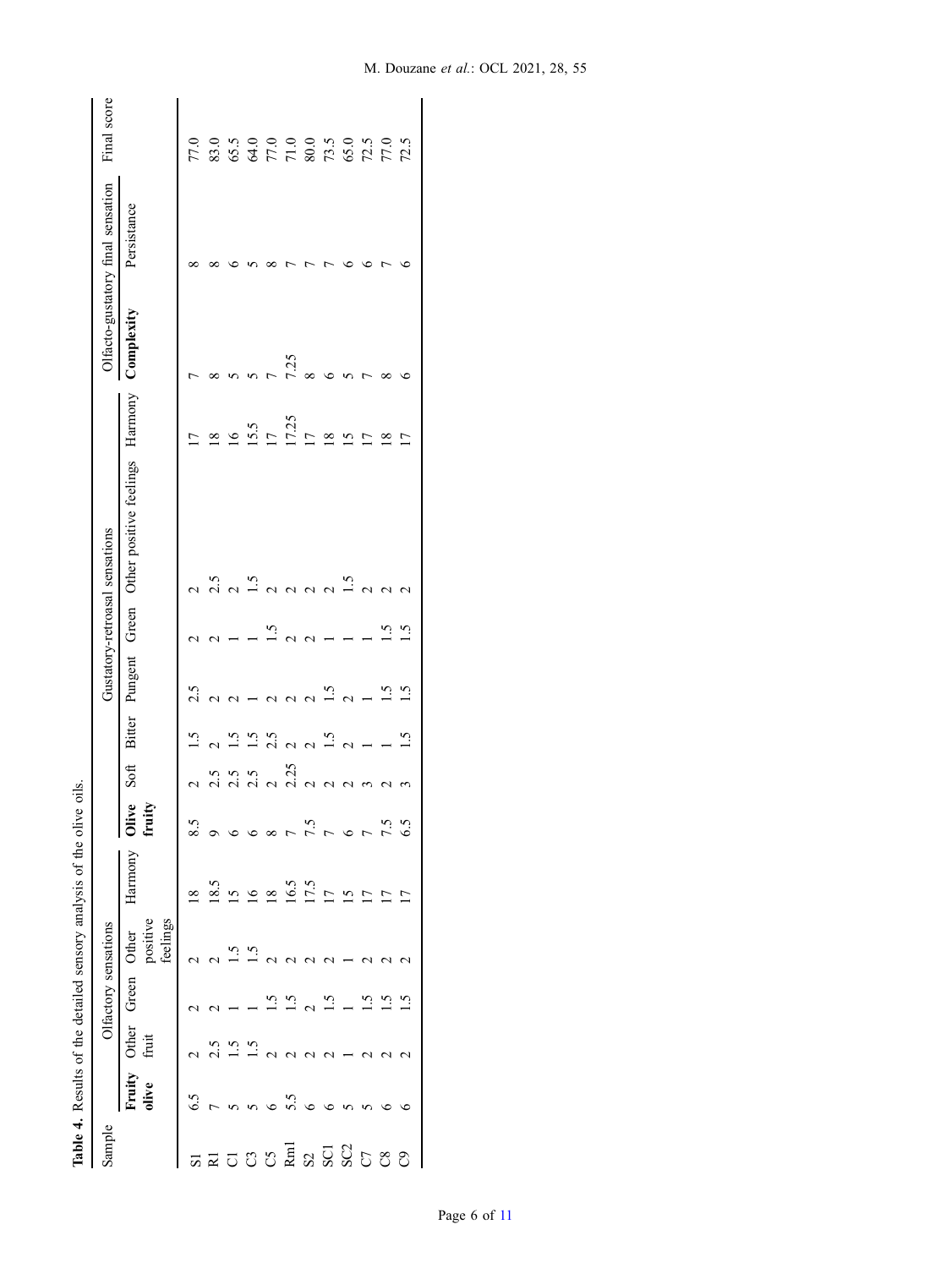<span id="page-6-0"></span>

Fig. 2. Projection of the individuals according to the different principal components as plane of projection of the axis 1–2. The name of samples is indicated by abbreviation (R: Rougette de Mitidja; S: Sigoise; C: Chemlal; Rm: Ronde de Miliana) and number (indicate origin). S1: Sigoise (Mouzaia, Blida); R1: Rougette of Mitidja (Blida); C1: Chemlal (M'chedellah, Bouira); C2a: Chemlal (Larbaa-Nath Irathen, Tizi Ouzou); C2b: Chemlal (Larbaa-Nath Irathen, Tizi Ouzou); C3: Chemlal (Boumia, Batna); C4: Chemlal (Aïn Touila, Khenchla); C5: Chemlal (Aïn Ouessara, Djelfa); Rm1: Ronde of Miliana (Khemis-Miliana, Ain Defla); C6: Chemlal (Bouira); S2: Sigoise (Ain EL Araba, Ain-Temouchent); S3: Sigoise (Misserghin, Oran); S4: Sigoise (Aïn-Ouessara, Djelfa); SC1:Sigoise/Chemlal (Sfissifa, Naama); SC2: Sigoise/Chemlal (Hammam Bouhdjar, Ain-Temouchent); C7: Chemlal (Ahnif, Bouira); S5: Sigoise (Essenia, Oran); C8: Chemlal (Ighzer Amokrane, Bejaia); C9: Chemlal (Akbou, Bejaia); C10: (Benhar Aïn-Ouessara, Djelfa).

# 3.5 Total phenols

The quality of olive oil is significantly related to polyphenols content ([Benlemlih and Ghanam, 2016](#page-9-0)). The total phenol content of the olive oil ranged from 46.29 to 351.45 mg/kg [\(Tab. 2\)](#page-4-0). A high significant difference  $(P < 0.001)$  between the different samples from different regions and varieties was noted. These results are lower than those recorded on extra virgin olive oil of Algerian varieties ([Douzane](#page-9-0) et al., 2013).

These low concentrations could be attributed to the olive oil extraction process in which most mills use the conventional three-phase centrifuge where a quantity of water has been added during the extraction process which has led to losses of phenolic compounds, vitamins, and aromatic components. It was reported that the two-phase decanter provides an oil rich in total polyphenols, ortho-diphenols, lower acidity, and better organoleptic quality compared to the three-phase press [\(Del](#page-9-0) Caro et al.[, 2006](#page-9-0)). Besides the cultivar, the degrees of ripening of the olives and the environmental conditions influence the concentration of phenolic compounds (Škevin et al.[, 2003](#page-10-0)). A negative correlation  $(r = -0.88)$  between drupe ripening degree and phenolic content of VOOs was found ([Rotondi](#page-10-0) et al.[, 2004](#page-10-0)).

According to [Borges](#page-9-0) et al. (2017), significant variations  $(P < 0.05)$  in the concentration of minor bioactive constituents were observed among oils from different growing areas, not only between Spanish and Brazilian samples but even within areas of the same country for Arbequina cultivar.

# 3.6 Fatty acid composition

The fatty acid composition is shown in [Table 5.](#page-8-0) The most representative fatty acids are oleic, linoleic, palmitic, and stearic, which represent 98% of the composition of total fatty acids. Oleic acid was the most abundant and varied between 64.84 and 80.00%. The large-fruited varieties showed the highest amounts of oleic acid (Sigoise S1: 75%; Ronde de Miliana Rm: 73.88%; Rougette de Mitidja (R2: 80.14%) and lower levels in small-fruit varieties (Chemlal: 67%), a similar result as reported by Faci et al. [\(2021\)](#page-9-0) who studied Chemlal of Tizi-Ouzou. These results corroborated with those obtained previously by [Douzane \(2012\)](#page-9-0) for the same varieties: Sigoise (71.40%), Ronde de Miliana (80.18%) and Rougette de Mitidja (74.80%) collected from Olive production station (Sidi Aich, southern Bejaia). Lower percentages were noted for the Chemlal cultivar produced in several regions [\(Douzane, 2012\)](#page-9-0). Algerian Chemlal cultivar presents a composition very close to the Tunisian cultivar "Chemlali" which contain low oleic acid and high concentrations of linoleic and palmitic acids [\(Manai](#page-10-0) et al.[, 2007\)](#page-10-0).

Linoleic acid which was the dominant polyunsaturated fatty acid ranged from 6.80% to 11.70%, while linolenic acid (C18:3) was the minor and ranged from 0.56% to 0.77%. The levels of linoleic acid are inversely related to oleic acid. According to [Sánchez Casas](#page-10-0) et al. (1999), for better preservation of oils' quality, their linoleic acid content shouldn't be upper than 10%. Lower levels of oxidative stability have been noted in oils containing high proportions of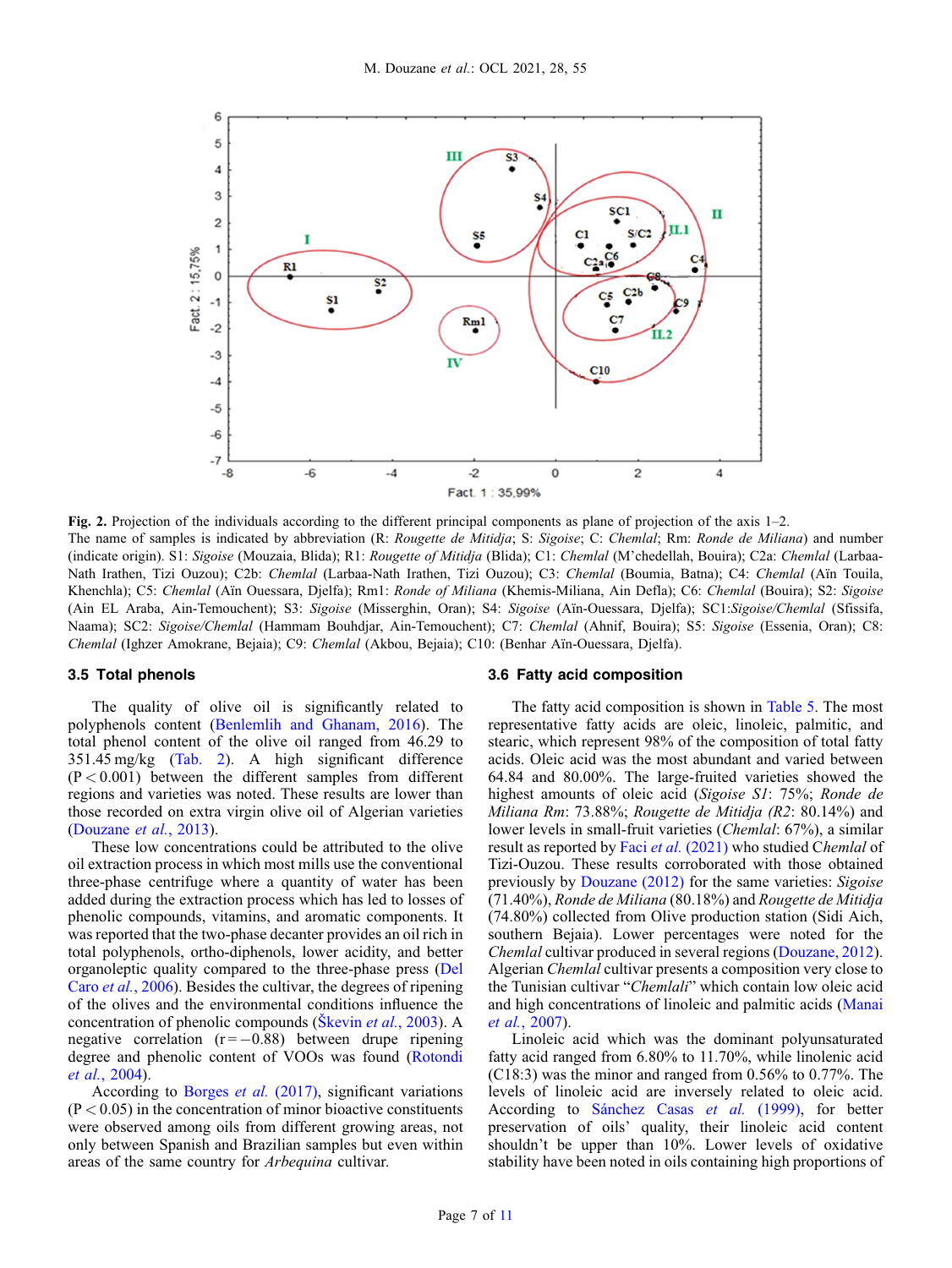linoleic acid (Pardo et al.[, 2021](#page-10-0)). Also, [Montaño](#page-10-0) et al. (2016) noted that oxidative stability was clearly correlated positively with oleic acid  $(R = 0.688)$  and negatively with linoleic acid  $(R = -0.710)$ .

Palmitic acid, the major saturated fatty acids showed an important variation between samples, it ranged from 8.62% in Rougette de Mitidja cultivar (R2) to 17.57% in Chemlal cultivar (C5). All samples of Chemlal had high value (superior to 14%).The other varieties presented an intermediate value (13.24% for the Ronde de Miliana cultivar (Rm1), between 10.62 and 13.21% for the Sigoise from different orogins. Statistical analysis revealed a highly significant difference  $(P < 0.001)$  between the different samples of a different cultivar.

The values of fatty acids comply with the limits required by the European Commission implementing Regulation (2016/ 1227) and the International Olive Oil Council method [\(IOC,](#page-10-0) [2018a\)](#page-10-0) on the characteristics of olive oils.

The percentages of saturated fatty acids (SFA), monounsaturated fatty acids (MUFA), and polyunsaturated fatty acids (PUFA) and the ratios of PUFA/SFA and oleic/ linoleic acids in all samples were also evaluated. It was observed that the oleic acid, the MUFA/ PUFA ratio, and the oleic/ linoleic ratio of the varieties with large medium fruits (Sigoise, Ronde de Miliana, and Rougette de Mitidja) are the highest and are clearly distinguished from the rates of "population cultivar" of small-fruit (Chemlal) ([Tab. 5\)](#page-8-0). Some results on the Chemlal cultivar are comparable to those observed by [Louadj and Giuffrè \(2010\)](#page-10-0); however, our samples were characterized by a broad variation in the mentioned parameters above, due probably to the large geographical origins.

The results obtained in this work showed that the distribution of fatty acids is greatly influenced by olive cultivar. They agree those of others authors ([Cicatelli](#page-9-0) *et al.*, [2013](#page-9-0); [Fuentes](#page-9-0) et al., 2015; [Cherfaoui](#page-9-0) et al., 2018). However, many researchers have shown that geographical location has a significant effect. Palmitic acid, oleic acid, linoleic acid, and wax content were found to be significantly affected by the growing region for some cultivars ([Rodney](#page-10-0) et al., 2010). [Noorali](#page-10-0) et al. (2014) noted that the fatty acid profiles could be used to separate olive samples according to their cultivar and growing area, respectively, the fatty acid profile was significantly affected by the growing area for almost all cultivars.

#### 3.7 Multi dimensional analysis

The confrontation between the correlations circle of variables and the individual projections ([Fig. 2\)](#page-6-0) allowed for determining the characteristics of individuals according to their physicochemical characteristics, with the plane axis. Thus, axis 2 permitted us to distinguish that Chemlal cultivar has been regrouped for highlighting two subgroups, this is caused by the existence of subspecies within Chemlal cultivar to know as Chemlal of Tizi-Ouzou, precocious Chemlal of Tazmalt, Chemlal of Oued-Aissa, and Ali-Sharif's white Chemlal. The most abundant olive cultivar in Algeria, Chemlal, dominated Algerian olive orchards (40%), probably owing to its unique adaptation to various pedoclimatic

conditions [\(Haddadi and Yakoub-Bougdal, 2010](#page-9-0)). Chemlal cultivar could be dispersed as a clone.

The medium-fruit cultivar Ronde de Miliana (Rm1) formed a single group, a sign of non-existence of a parental link with other varieties; the same results were noted previously by [Douzane \(2012\)](#page-9-0). The large-fruited cultivar (Sigoise and Rougette de Mitidja) formed distinct groups. The heterogeneity of *Sigoise* could be connected to the existence of a mixture within the orchard of producers.

The individual projection allows us to distinguish the different groups [\(Fig. 2](#page-6-0)). This structure characterization was made according to the physicochemical analyzes.

Principal component analysis (PCA) allows us to define four groups. The individuals of Group I had the highest values of C18:1 (78.90%), refractive index (1.4690) as well as the ratios C18:1/C18:2 (11.63) and MUFA/ PUFA (10.63). Besides, they have low C16: 0 (9.69%), C16: 1 (0.78%) and C18:2 (6.86%).

Group II represented by the majority of individuals, was divided into two distinct sub-groups. Subgroup II.1 where its individuals had high humidity values (0.2%) and C18:2  $(10.14\%)$ , low values of C18:1  $(69, 6\%)$  and polyphenols (1137.64 mg/kg). Subgroup II.2, the individuals had high values of peroxide index  $(8.6 \text{ meq O}_2/\text{kg})$ ,  $K_{232}$   $(2.19)$ , and  $K_{270}$  (0.186). They are relatively low in C18:1/C18:2 (6.878), C18:1 (68.5%) and nD20 (1.4682). Group III was represented by individuals that had higher humidity values (0.23%), C20:1 (0.31%), and C18:3 (0.71%). They presented a low peroxide index (4 meq O<sub>2</sub>/kg), K<sub>270</sub> (0.147), and K<sub>232</sub> (1.830). Ronde de Miliana cultivar (Rm1) formed a separate group (group IV) with high values of C18:0, C18:1 (73.88%), and an acceptable level of polyphenols (227.12 mg/kg). It has low values of humidity (0.17), acidity (0.36%) and C18:2 (7.46%).

The concept of quality in olives is complex, and numerous traits might be considered. Different definitions may apply according to the point of view and final goal of producers, traders, consumers, and/or nutritionists. The olive oil composition of cultivar results from a very complex multivariate interaction between the genotypic potential and the environmental, agronomic, and technological factors that characterize fruit growth and ripening as well as oil extraction and storage ([Lavee and Wodner, 1991\)](#page-10-0). Some olive varieties like Chemlal are diffused as a clone. No genetic variation exists, therefore between the individuals. All variations in the final product are consequently attributable to environmental and physical factors. The mechanisms underlying environmentally-caused variations in oil composition are for the most part unknown. The results of previous studies ([Ben Temime](#page-9-0) et al.[, 2006](#page-9-0); [Borges](#page-9-0) et al., 2017) have highlighted the effect of cultivar–environment interaction in the expression of the quality of olive oil. The changes in oil composition of the Tunisian Chetoui cultivar according to the plantation origin were studied [\(Ben Temime](#page-9-0) et al., 2006). The results showed considerable variability in oil composition. The characteristics of the EVOO Arbequina from Brazil in comparison with Spanish Arbequina from different regions were recently studied (Borges et al.[, 2017\)](#page-9-0). The findings reveal that geographic and climate aspects of producing areas may significantly influence the quality and composition of Arbequina olive oil.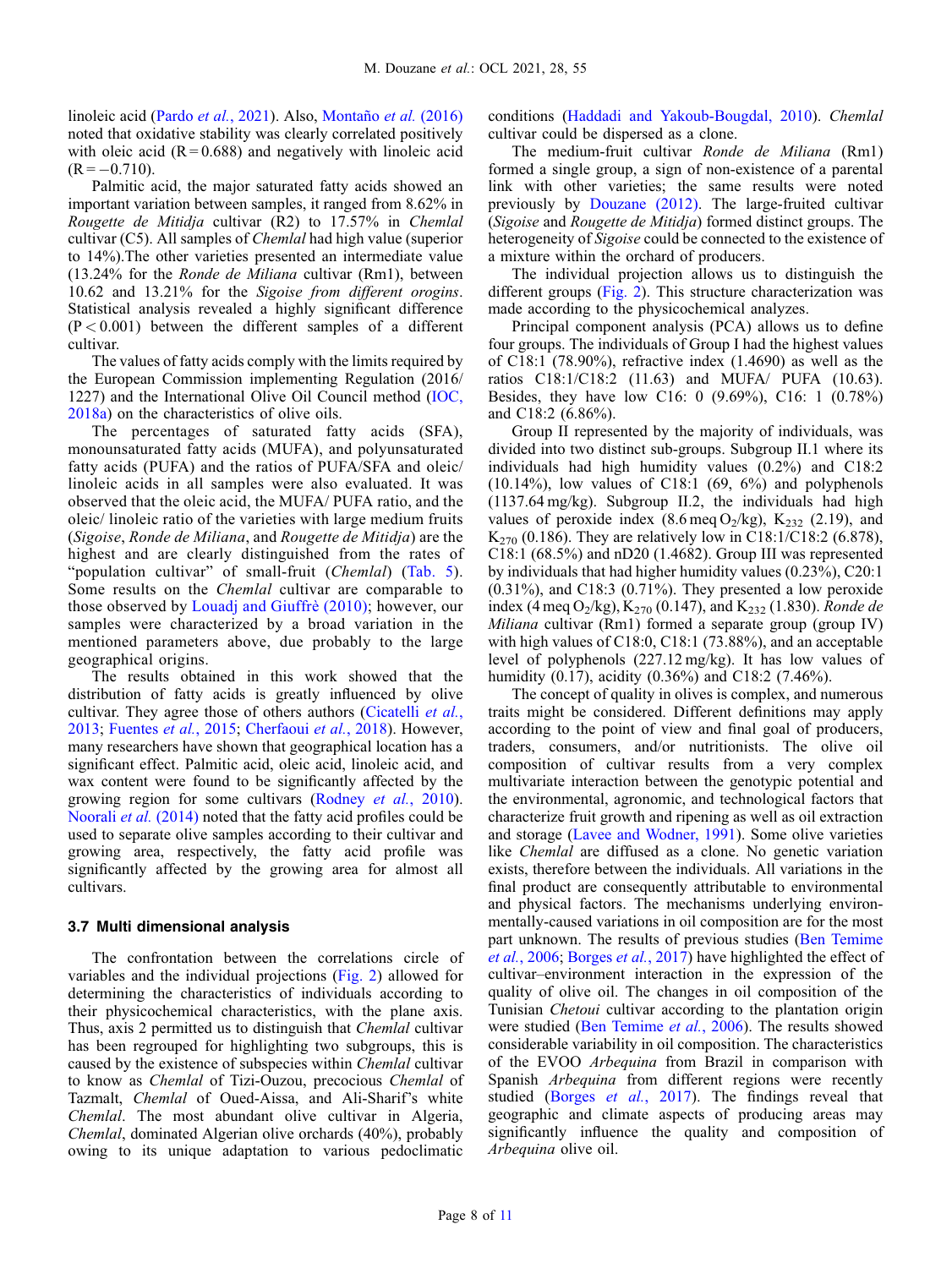Table 5. Fatty acid composition  $(\%)$  of olive oil samples resulting from several Algerian olive-growing regions. Table 5. Fatty acid composition (%) of olive oil samples resulting from several Algerian olive-growing regions.

<span id="page-8-0"></span>

| Sample                | C16:0                                                                                                                                                                                                                                                         | $C16:1\omega$ 7 | C17:0           | C18:0           | $C18:1\omega9$   | $C18:2\omega$ 6  | $C18:3\omega3$  | C20:0           | $C20:1\omega9$  | C22:0           | <b>SFA</b>       | <b>MUFA</b>      | PUFA            | $C18:1\omega9$<br>$C18:2\omega 6$                                                                | MUFA/PUFA        |
|-----------------------|---------------------------------------------------------------------------------------------------------------------------------------------------------------------------------------------------------------------------------------------------------------|-----------------|-----------------|-----------------|------------------|------------------|-----------------|-----------------|-----------------|-----------------|------------------|------------------|-----------------|--------------------------------------------------------------------------------------------------|------------------|
| 51                    | $10.62 \pm 0.13$                                                                                                                                                                                                                                              | $0.91 \pm 0.11$ | $0.08 \pm 0.01$ | $1.70 \pm 0.08$ | $79.10 \pm 0.79$ | $6.08 \pm 0.10$  | $0.77 \pm 0.08$ | $0.20 \pm 0.01$ | $0.30 \pm 0.04$ | $0.20 + 0.02$   | $12.80 \pm 0.7$  | $80.31 \pm 1.0$  | $6.85 \pm 0.6$  | $13.01 \pm 0.9$                                                                                  | $1.72 \pm 0.9$   |
| ≅                     | $8.62 \pm 0.16$                                                                                                                                                                                                                                               | $0.66 \pm 0.04$ | 0.00            | $2.32 \pm 0.05$ | $80.14 \pm 0.00$ | $6.67 \pm 0.80$  | $0.69 \pm 0.06$ | $0.36 \pm 0.02$ | $0.35 \pm 0.02$ | $0.26 \pm 0.03$ | $1.56 \pm 0.6$   | $81.15 \pm 1.01$ | $7.36 \pm 0.8$  | $12.01 \pm 0.8$                                                                                  | $11.03 \pm 0.55$ |
| $\overline{C}$        | $14.32 \pm 0.18$                                                                                                                                                                                                                                              | $1.72 \pm 0.06$ | $0.10 \pm 0.01$ | $1.83 \pm 0.09$ | $70.71 \pm 0.13$ | $9.97 \pm 0.9$   | $0.51 \pm 0.01$ | $0.29 \pm 0.00$ | $0.32 \pm 0.01$ | $0.19 \pm 0.01$ | $16.73 \pm 0.9$  | $72.75 \pm 0.9$  | $0.48 \pm 0.9$  | $7.09 \pm 0.66$                                                                                  | $6.94 \pm 0.18$  |
| C2a                   | $15.43 \pm 0.21$                                                                                                                                                                                                                                              | $1.67 \pm 0.01$ | $0.00$          | $2.20 \pm 0.01$ | $70.07 + 0.09$   | $9.39 \pm 0.9$   | $0.57 \pm 0.03$ | $0.32 \pm 0.03$ | $0.34 \pm 0.00$ | 0.00            | $7.95 \pm 1.0$   | $72.08 \pm 0.9$  | $9.96 \pm 0.7$  | $7.46 \pm 0.58$                                                                                  | $7.24 \pm 0.23$  |
| C <sub>2</sub> b      | $16.25 \pm 0.26$                                                                                                                                                                                                                                              | $2.09 \pm 0.09$ | $0.08 \pm 0.01$ | $1.87 \pm 0.10$ | $68.94 \pm 0.15$ | $9.28 \pm 0.88$  | $0.66 \pm 0.05$ | $0.29 \pm 0.01$ | $0.30 \pm 0.02$ | $0.19 \pm 0.01$ | $18.68 \pm 1.11$ | $71.33 \pm 0.8$  | $9.94 \pm 0.8$  | $7.43 \pm 0.60$                                                                                  | $7.18 \pm 0.33$  |
| C                     | $13.86 \pm 0.13$                                                                                                                                                                                                                                              | $1.65 \pm 0.16$ | $0.09 \pm 0.02$ | $1.89 \pm 0.08$ | $69.59 \pm 0.56$ | $11.54 \pm 1.0$  | $0.50 \pm 0.01$ | $0.31 \pm 0.04$ | $0.31 \pm 0.02$ | $0.22 \pm 0.03$ | $16.37 \pm 0.9$  | $71.55 \pm 0.9$  | $2.04 \pm 1.1$  | $6.03 \pm 0.42$                                                                                  | $5.94 \pm 0.18$  |
| $\mathcal{C}^4$       | $17.57 \pm 0.15$                                                                                                                                                                                                                                              | $2.48 \pm 0.03$ | $0.08 \pm 0.03$ | $1.84 \pm 0.06$ | $64.84 \pm 0.70$ | $11.70 \pm 1.0$  | $0.68 \pm 0.08$ | $0.32 \pm 0.02$ | $0.29 \pm 0.00$ | $0.16 \pm 0.00$ | $19.97 \pm 1.2$  | $67.61 \pm 0.7$  | $2.38 \pm 1.1$  | $5.54 \pm 0.18$                                                                                  | $5.46 \pm 0.20$  |
| C5                    | $14.13 \pm 0.22$                                                                                                                                                                                                                                              | $1.72 \pm 0.01$ | $0.08 + 0.01$   | $1.90 \pm 0.12$ | $70.12 \pm 0.80$ | $10.92 \pm 0.9$  | $0.53 \pm 0.03$ | $0.28 \pm 0.00$ | $0.28 \pm 0.01$ | 0.00            | $16.39 \pm 1.0$  | $72.12 \pm 0.8$  | $1.45 \pm 0.9$  | $6.42 \pm 0.56$                                                                                  | $5.30 \pm 0.45$  |
| R <sub>m</sub>        | $13.24 \pm 0.51$                                                                                                                                                                                                                                              | $1.04 \pm 0.09$ | 0.00            | $3.06 \pm 0.09$ | $73.88 \pm 1.0$  | $7.61 \pm 0.88$  | $0.50 \pm 0.01$ | $0.39 \pm 0.05$ | $0.24 \pm 0.04$ | 0.00            | $6.69 \pm 0.9$   | $75.16 \pm 0.9$  | $8.11 \pm 0.7$  | $9.71 \pm 0.71$                                                                                  | $9.27 \pm 0.66$  |
| C6                    | $15.42 \pm 0.11$                                                                                                                                                                                                                                              | $1.72 \pm 0.13$ | $0.08 + 0.04$   | $2.08 + 0.10$   | $69.06 \pm 0.95$ | $10.14 \pm 1.0$  | $0.56 \pm 0.02$ | $0.36 \pm 0.04$ | $0.35 \pm 0.06$ | $0.18 \pm 0.03$ | $18.12 \pm 1.3$  | $71.13 \pm 0.8$  | $0.70 \pm 0.9$  | $6.81 \pm 0.18$                                                                                  | $6.65 \pm 0.76$  |
| S <sub>2</sub>        | $9.83 \pm 0.26$                                                                                                                                                                                                                                               | $0.77 \pm 0.12$ | 0.00            | $2.76 \pm 0.05$ | $77.45 \pm 1.0$  | $7.84 \pm 0.8$   | $0.75 \pm 0.07$ | $0.25 \pm 0.03$ | $0.29 \pm 0.05$ | $\infty$        | $2.84 \pm 0.8$   | $78.51 \pm 0.9$  | $8.59 \pm 0.8$  | $9.88 \pm 0.7$                                                                                   | $9.14 \pm 0.75$  |
| $\mathbf{S}$          | $10.30 \pm 0.23$                                                                                                                                                                                                                                              | $0.97 \pm 0.06$ | $0.07 \pm 0.01$ | $2.11 \pm 0.11$ | $73.48 \pm 0.88$ | $11.47 \pm 1.1$  | $0.84 \pm 0.09$ | $0.26 \pm 0.01$ | $0.36 \pm 0.04$ | $0.12 \pm 0.01$ | $12.86 \pm 0.8$  | $74.81 \pm 1.0$  | $12.31 \pm 1.1$ | $6.41 \pm 0.20$                                                                                  | $6.08 \pm 0.45$  |
| S <sub>4</sub>        | $13.21 \pm 0.15$                                                                                                                                                                                                                                              | $1.51 \pm 0.10$ | $0.16 \pm 0.00$ | $1.99 \pm 0.16$ | $72.96 \pm 1.2$  | $8.93 \pm 0.9$   | $0.62 \pm 0.04$ | $0.29 \pm 0.05$ | $0.29 \pm 0.02$ | 0.00            | $5.65 \pm 0.0$   | $74.76 \pm 0.9$  | $9.55 \pm 0.9$  | $8.17 \pm 0.66$                                                                                  | $7.83 \pm 0.56$  |
| SCI                   | $14.12 \pm 0.13$                                                                                                                                                                                                                                              | $1.65 \pm 0.09$ | $0.10 + 0.01$   | $2.14 \pm 0.12$ | $69.58 \pm 0.9$  | $10.50 \pm 1.1$  | $0.59 \pm 0.05$ | $0.42 \pm 0.06$ | $0.36 \pm 0.05$ | $0.26 \pm 0.04$ | $17.04 \pm 0.10$ | $71.59 \pm 0.7$  | $1.09 \pm 0.9$  | $6.63 \pm 0.33$                                                                                  | $6.46 \pm 0.34$  |
| SC <sub>2</sub>       | $15.36 \pm 0.27$                                                                                                                                                                                                                                              | $1.73 \pm 0.12$ | $0.07 \pm 0.02$ | $1.88 \pm 0.13$ | $68.26 \pm 1.0$  | $11.14 \pm 1.15$ | $0.56 \pm 0.03$ | $0.33 \pm 0.01$ | $0.35 \pm 0.04$ | $0.15 \pm 0.01$ | $17.79 \pm 0.13$ | $70.34 \pm 0.7$  | $1.70 \pm 0.9$  | $6.13 \pm 0.30$                                                                                  | $6.01 \pm 0.64$  |
| C <sub>1</sub>        | $16.85 \pm 0.15$                                                                                                                                                                                                                                              | $1.82 \pm 0.06$ | 0.00            | $0.03 \pm 0.09$ | $70.26 \pm 1.1$  | $8.28 + 0.88$    | $0.52 \pm 0.01$ | $0.32 \pm 0.04$ | $0.20 \pm 0.01$ | 0.00            | $9.10 \pm 1.01$  | $72.08 \pm 0.9$  | $8.80 \pm 0.8$  | $8.49 \pm 0.66$                                                                                  | $8.19 \pm 0.52$  |
| SS                    | $11.44 \pm 0.26$                                                                                                                                                                                                                                              | $1.27 \pm 0.13$ | 0.00            | $2.12 \pm 0.08$ | $75.12 \pm 0.9$  | $8.55 \pm 0.9$   | $0.67 + 0.06$   | $0.28 \pm 0.00$ | $0.29 \pm 0.03$ | $0.20 \pm 0.01$ | $14.04 \pm 0.11$ | $76.68 \pm 0.8$  | $9.22 \pm 0.9$  | $8.79 \pm 0.60$                                                                                  | $3.32 \pm 0.66$  |
| $\infty$              | $16.77 \pm 0.11$                                                                                                                                                                                                                                              | $2.17 \pm 0.11$ | 0.00            | $1.85 \pm 0.10$ | $66.91 \pm 0.88$ | $10.72 \pm 1.4$  | $0.62 \pm 0.04$ | $0.35 \pm 0.06$ | $0.35 \pm 0.04$ | $0.22 \pm 0.03$ | $19.19 \pm 1.12$ | $69.43 \pm 0.6$  | $1.34 \pm 1.0$  | $6.24 \pm 0.5$                                                                                   | $6.12 \pm 0.45$  |
| $\mathcal{C}^{\circ}$ | $16.82 \pm 0.13$                                                                                                                                                                                                                                              | $2.27 \pm 0.03$ | 0.00            | $1.86 \pm 0.06$ | $66.30 \pm 0.9$  | $1.41 \pm 1.3$   | $0.67 \pm 0.05$ | $0.33 \pm 0.04$ | $0.30 \pm 0.03$ | 0.00            | $19.01 \pm 1.00$ | $68.87 \pm 0.7$  | $12.08 \pm 1.0$ | $5.81 \pm 0.2$                                                                                   | $5.70 \pm 0.22$  |
| $\frac{1}{2}$         | $13.15 \pm 0.22$                                                                                                                                                                                                                                              | $1.73 \pm 0.11$ | 0.00            | $2.25 \pm 0.08$ | $71.89 \pm 0.9$  | $9.65 \pm 0.88$  | $0.60 \pm 0.04$ | $0.30 \pm 0.03$ | $0.21 \pm 0.02$ | $0.17 \pm 0.01$ | $15.87 \pm 0.23$ | $73.83 \pm 0.9$  | $10.25 \pm .09$ | $7.45 \pm 0.5$                                                                                   | $7.20 \pm 0.56$  |
|                       | Results are expressed as mean±SD of three sample replicates. SFA: saturated fatty acids sum; MUFA: monounsaturated fatty acids sum; PUFA: polyunsaturated fatty acids sum<br>Significance level: ***P < 0.001; **P < 0.01; *P < 0.05; NS<br>ND: Not detected. |                 |                 |                 |                  |                  |                 |                 |                 |                 |                  |                  |                 | = not significant. C16:0-P<0.01; C16:1ω7-P<0.001; C17:0-P<0.001; C18:0-P<0.001; C18:1ω9-P<0.001; |                  |
|                       |                                                                                                                                                                                                                                                               |                 |                 |                 |                  |                  |                 |                 |                 |                 |                  |                  |                 |                                                                                                  |                  |

C18:2w6 – P < 0.001; C18:3w3 – P < 0.001; C20:0 – P < 0.001; C20:1 ω9 – P < 0.001; C20:0 – P < 0.001; C20:0 – P < 0.001; C20:0 – P < 0.001; C20:0 – P < 0.001; C20:0 – P < 0.001; C20:0 – P < 0.001; C20:0 – P < 0.001; C20:0

 $C18:2\omega 6 - P < 0.001$ ;  $C18:3\omega 3 - P < 0.001$ ;  $C20:0 - P < 0.001$ ;  $C20:1\omega 9 - P < 0.001$ ;  $C22:0 - P < 0.001$ ;  $C18:1\omega 9/C18:2\omega 6 - P < 0.001$ ;  $MUFA/PUFA - P < 0.001$ .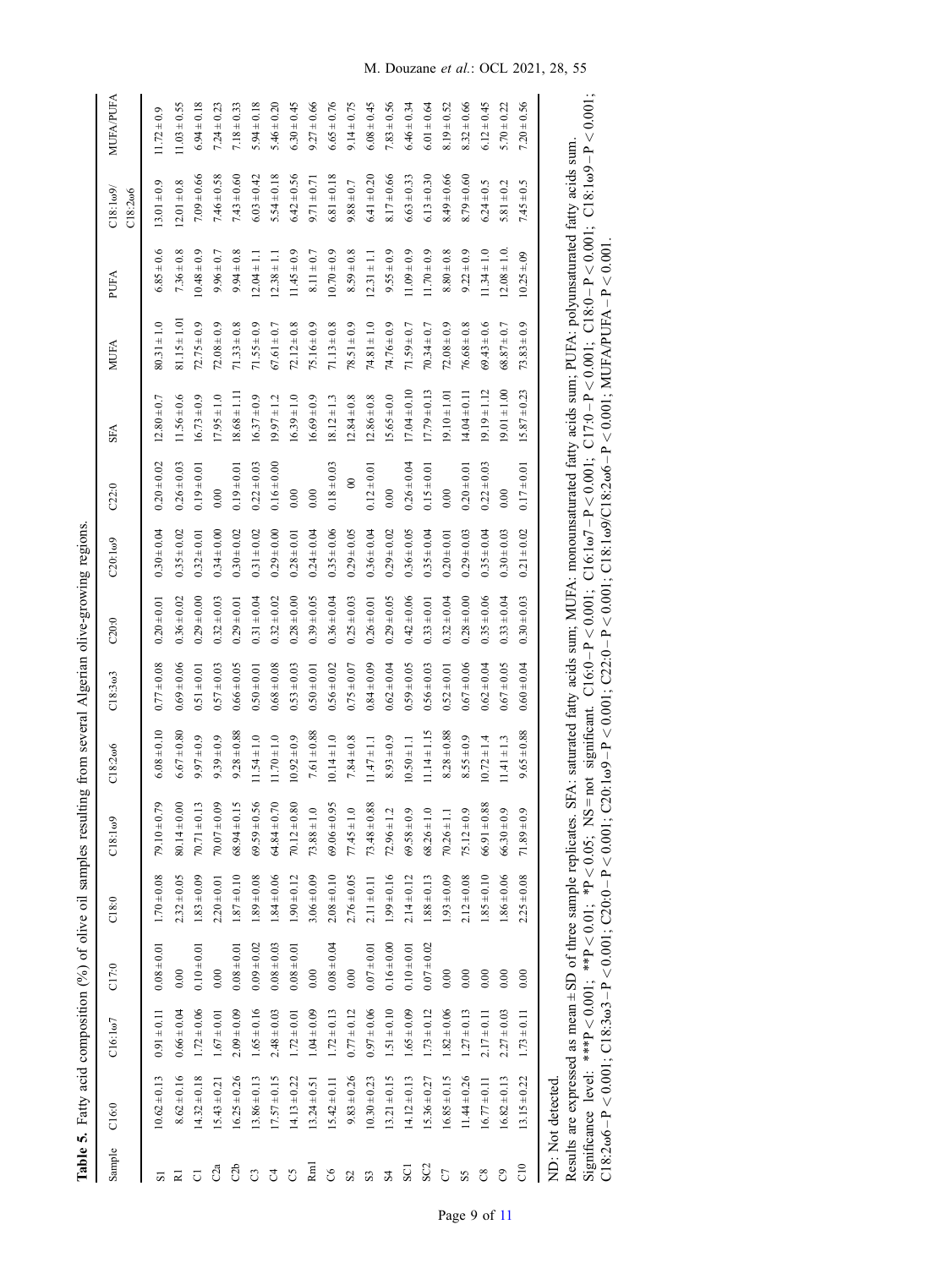# <span id="page-9-0"></span>4 Conclusion

The results showed that the cultivar plays an important role in the qualitative characteristics and sensory attributes of olive oils. The oil of Rougette de Mitidja cultivar from Mitidja (R1) showed the best sensory and physicochemical results. It also exhibited the best levels of oleic acid, qualifying it as the best extra virgin olive oil in Algeria for the 2018/2019 olive season. Ronde de Miliana (Rm1) also showed great potential.

Many other olive cultivars are unexplored in terms of quality traits, more effort should be made to assess them. On the other hand, olive growers must be encouraged to promote the local olive-growing heritage by cultivating varieties approved by the National Center for seeds and plants Control and Certification (CNCC).

Acknowledgements. The authors are grateful to the private olive growers for the plant material used in the experiments.

Conflicts of interest. The authors declare that they have no conflicts of interest in relation to this article.

# References

- Al-Ruqaie I, Al-Khalifah NS, Shanavaskhan AE. 2016. Morphological cladistic analysis of eight popular Olive (Olea europaea L.) cultivars grown in Saudi Arabia using Numerical Taxonomic System for personal computer to detect phyletic relationship and their proximate fruit composition. Saudi J Biol Sci 23(1): 115–21.
- Angerosa F. 2002. Influence of volatile compounds on virgin olive oil quality evaluated by analytical approaches and sensor panels. Eur J Lipid Sci Technol 104: 639–660.
- Angerosa F, Servili M, Selvaggini R, Taticchi A, Esposto S, Montedoro G. 2004. Volatile compounds in virgin olive oil: occurrence and their relationship with the quality. J Chromatogr A 1054: 17–31.
- Arslan D, Karabekir Y, Schreiner M. 2013. Variations of phenolic compounds, fatty acids and some qualitative characteristics of Sarıulak olive oil as induced by growing area. Food Res Int 54: 1897–1906.
- Bedbabis S, Clodoveo ML, Rouina BB, Boukhris M. 2010. Influence of irrigation with moderate saline water on "chemlali" extra virgin olive oil composition and quality. J Food Qual 33: 228–47.
- Ben Rached M, Galaverna G, Cirlini M, Boujneh D, Zarrouk M, Guerfel M. 2017. Pedologic factors affecting virgin olive oil quality of "Chemlali" olive trees (Olea europaea L.). J Oleo Sci 66(8): 907–915.
- Ben Temime S, Taamalli W, Bacccouri B, Abaza L, Daoud D, Zarrouk M. 2006. Changes in olive oil quality of Chétoui variety according to origin of plantation. J Food Lipids 13: 88–99.
- Bendini A, Cerretani L, Carrasco-Pancorbo A, et al. 2007. Phenolic molecules in virgin olive oils: A survey of their sensory properties, health effects, antioxidant activity and analytical methods. An overview of the last decade. Molecules 12: 1679–1719.
- Benlemlih M, Ghanam J. 2016. Polyphenols d'huile d'olive. Trésors santé, 2<sup>e</sup> éd. Ed: Medicatrix, 208 p.
- Borges TH, Pereira JA, Cabrera-Vique C, Lara L, Oliveira AF, Seiquer, I. 2017. Characterization of *Arbequina* virgin olive oils produced in different regions of Brazil and Spain: Physicochemical properties, oxidative stability and fatty acid profile. Food Chem 215: 454–462.
- Caporale GM, Pittis N, Spagnolo N. 2006. Volatility transmission and financial crises. *J Econ Finance* 30 (3): 376-90.
- Cherfaoui M, Cecchi T, Keciri S, Boudriche L. 2018. Volatile compounds of Algerian extra-virgin olive oils: Effects of cultivar and ripening stage. Int J Food Prop 21: 36–49.
- Cicatelli A, Fortunati T, De Feis I, Castiglione S. 2013. Oil composition and genetic biodiversity of ancient and new olive (Olea europaea L.) varieties and accessions of southern Italy. Plant Sci 210: 82–92.
- Codex Alimentarius. 2017. Norme pour les huiles d'olive vierges et huiles de grignons d'olive, Codex STAN 33–1981 (Rév. 2017).
- Conte L, Bendini A, Valli E, et al. 2020. Olive oil quality and authenticity: A review of current EU legislation, standards, relevant methods of analyses, their drawbacks and recommendations for the future. Trends Food Sci Technol 105: 483–493.
- Del Caro A, Vacca V, Poiana M, Fenu P, Piga A. 2006. Influence of technology, storage and exposure on components of extra virgin olive oil (Bosana cv) from whole and de-stoned fruits. Food Chem 98: 311–316.
- Douzane M. 2012. Recherche de composés biochimiques de l'huile d'olive, utilisés comme marqueurs d'identification de variétés locales d'oliviers. Thèse de Doctorat en Sciences Agronomiques, ENSA, El Harrach, 220 p.
- Douzane M, Tamendjari A, Abdi AK, Daas MS, Mehdid F, Bellal MM. 2013. Phenolic compounds in mono-cultivar extra virgin olive oils from Algeria. Grasas Aceites 64: 285–294.
- El Riachy M, Bou-Mitri C, Youssef A, Andary R, Skaff W. 2018. Chemical and sensorial characteristics of olive oil produced from the Lebanese olive variety "Baladi". Sustainability 10: 4630.
- European Commission. 2015. European Commission implementing Regulation 2015/1833 amending Regulation (EEC) No. 2568/91 on the characteristics of olive oil and olive-residue oil and on the relevant methods of analysis. Official Journal of the European Union 2015(October 12, L.266): 29–52.
- European Commission. 2016. European Commission implementing Regulation 2016/1227 amending Regulation (EEC) No. 2568/91 on the characteristics of olive oil and olive-residue oil and on the relevant methods of analysis. Official Journal of the European Union 2016(July 27, L.202): 7–13.
- Faci M, Hedjal M, Douzane M, Sevim D, Köseoglu O, Tamendjari A. 2021. Locations Effects on the Quality of *Chemlal* and *Azeradi* Olives Grown in Algeria. J Am Oil Chem Soc 98 (5): 551–566.
- FAOSTAT. 2018. Food and Agriculture Organization of the United Nations Statistical Dataset. Rome, Italy: FAO.
- Fernandes GD, Ellis AC, Gámbaro A, Barrera-Arellano D. 2018. Sensory evaluation of high-quality virgin olive oil: Panel analysis versus consumer perception. Curr Opin Food Sci 21: 66–71.
- Fuentes M, De Miguel C, Ranalli A, Francoa MN, Martinez M, Martin-Vertedora D. 2015. Chemical composition and sensory evaluation of virgin olive oils from "Morisca" and "Carrasquena" olive varieties. Grasas Aceites 66: 1-16.
- Gharbi I, Issaoui M, Mehri S, Cheraief I, Sifi S, Hammami, M. 2015. Agronomic and technological factors affecting Tunisian olive oil quality. Agric Sci 6: 513–526.
- Giuffrè AM. 2017. Biometric evaluation of twelve olive cultivars under rainfed conditions in the region of Calabria, South Italy. Emir J Food Agric 29: 696–709.
- Gutfinger T. 1981. Polyphenols in olive oil. J Am Oil Chem Soc 58: 966–968.
- Haddadi M, Yakoub-Bougdal S. 2010. Olive rootstock production from Olea europea Var. Chemlal Cultured in Vitro. Cah Agric 19: 288–291.